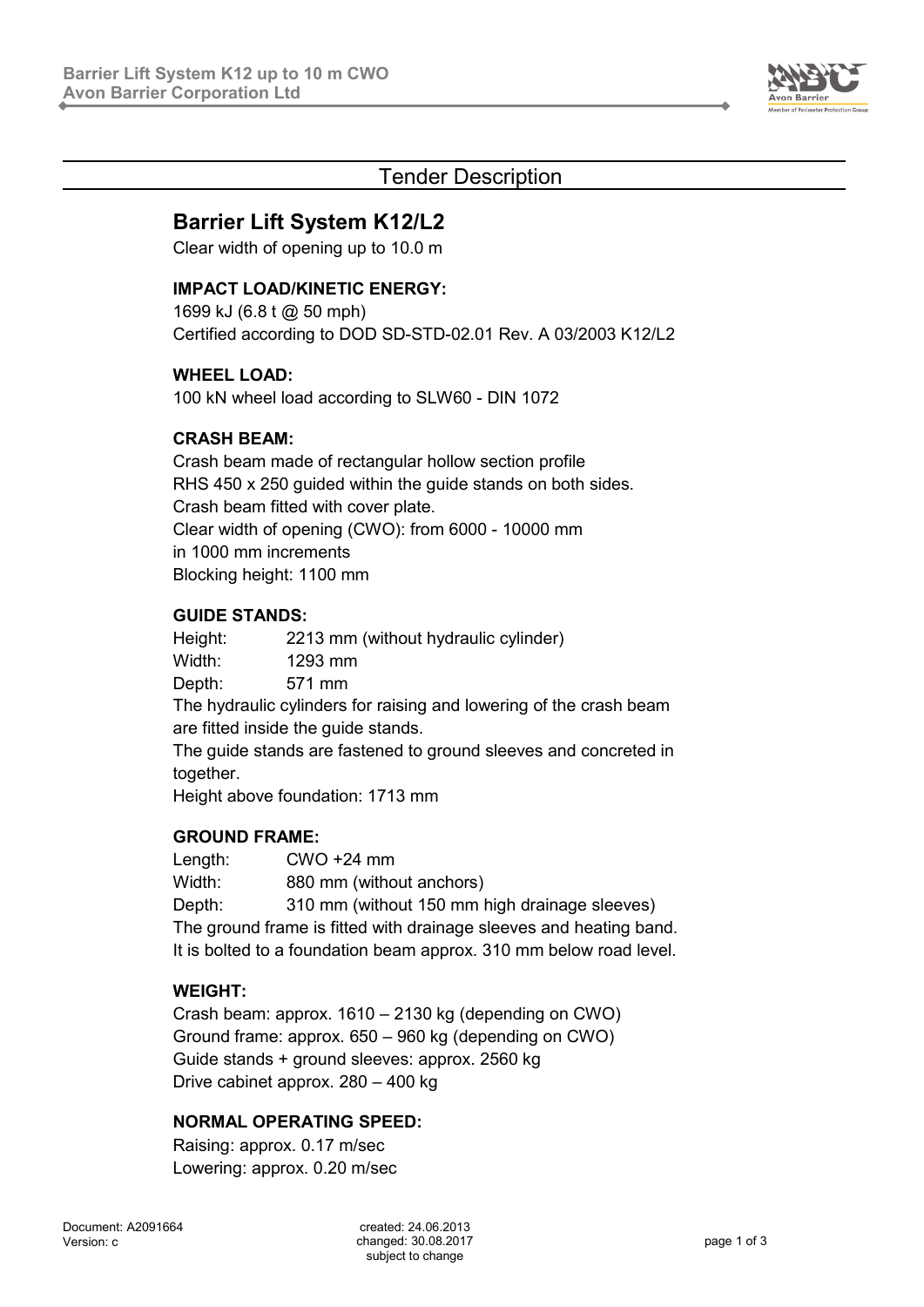

# Tender Description

### **DRIVE CABINET:**

Drive cabinet HxWxD=1400x1200x400 incl. 200 mm high base for indoor installation complete with corrosion protected hydraulic aggregate, PLC Easy in control box, heating 500 W, thermostat, air grille, air grille with fan and LED-system light. Optional: outdoor version incl. hygrostat, rain cover and outdoor coating

Optional: drive cabinet HxWxD=1800x1200x500 incl. 200 mm high base in connection with RO1 option for EU and EFTA countries

### **HYDRAULIC DRIVE UNIT:**

Hydraulic aggregate with motor 4.0 kW, pump, magnetic valves, high-pressure hydraulic cylinders and hand pump Length of hydraulic hoses: max. 25 m

#### **EMERGENCY OPERATION DURING POWER FAILURE:**

Manual raising via hand pump Manual lowering via ball cock valve Optional: Accumulator and battery pack for one remote operation (RO1) during power failure

## **LOCKING MECHANISM FOR DRIVE CABINET:**

3-point locking system with double-bit insert Optional: Folding lever handle with profile cylinder

#### **HYDRAULIC FLUID:**

Biodegradable hydraulic fluid Plantohyd 22 S, non-hazardous to water, or mineral oil HLP 22

#### **CONTROL:**

PLC type Easy in control box, installed in drive cabinet, control voltage 24 V PLC type Easy in control box, installed in drive cabinet, control voltage 24 V Optional: socket SCHUKO type F, plug CEE 7/3 mounted on a top-hat rail inside the control box

#### **CONTROL DEVICES (OPTIONAL):**

- push button "raise/stop/lower" or key switch "raise/stop/lower"
- key switch "fire brigade"
- anti-terror push button (for emergency operation EO)
- light beam system
- remote control receiver
- antenna for remote control receiver
- hand-held transmitter